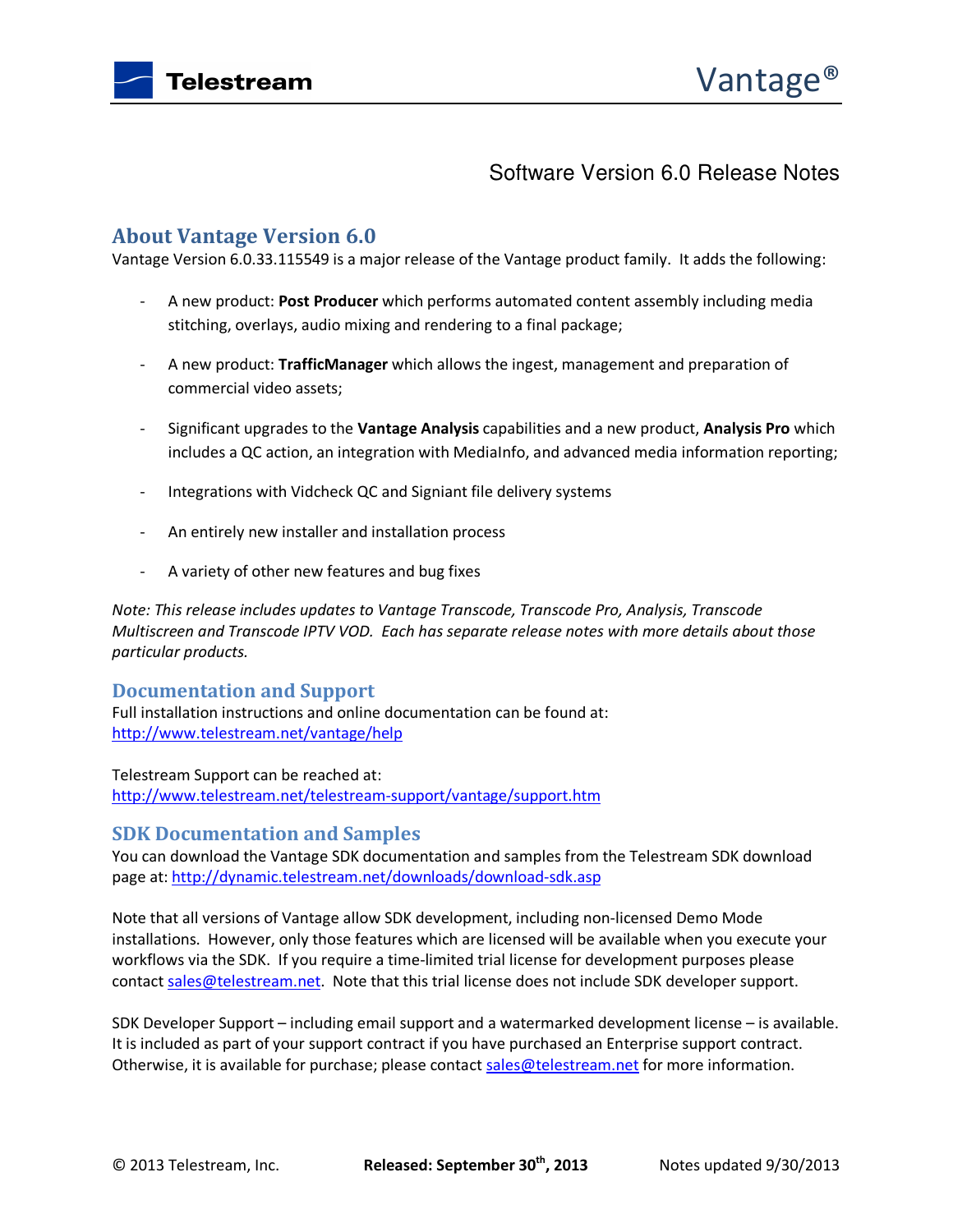# **Supported Components**

*Vantage 6.0 supports the following component versions:* 

*SQL Server Version:* SQL Express 2008 R1 is *included* in this release. SQL Server 2008 Standard is supported and SQL Enterprise may be supported through Telestream Professional Services.

*Server Operating Systems:*

**Vantage 6.0** services may be run on Windows Server 2008 R1 or R2, except for the **MediaMate**, **Aurora, Edit, Transcode Multiscreen** and **Transcode IPTV VOD** services which require Windows Server 2008 R2.

**Vantage Web Applications** must be hosted on Server 2008 R2 or R1 with IIS 7.0 or 7.5 *NVIDIA Tesla Drivers:* The Lightspeed Server ships with Tesla Driver 295.73

*QuickTime:* QuickTime 7.6.9 is recommended and will be installed automatically if an Internet connection is available during installation.

*MediaInfo:* Version 0.7.64 is included with Analysis Pro

*Screen Subtitling in the Flip Action:* Screen Subtitling is supported on Windows 2008 R1 or R2. *Note: This only applies to the Flip action, not the Vantage MediaMate service* 

*Storage:* Vantage is qualified with EMC Isilon, and Rorke Aurora LS (with StorNext) *Avid:* This release supports integration with Avid Interplay 2.7 and Media Composer 6.0. *Digimetrics:* This release supports integration with Digimetrics Aurora 4.1.775.3 and later *Aspera:* This release supports integration with Aspera Faspex 3.1 and later *Baton:* This release supports integration with Interra Baton Enterprise Edition version 4.3 and later. *Vidcheck:* This release supports integration with Vidchecker 4.6.6 and later. *Signiant:* This release was qualified with Signiant Server 10.1

# **Upgrading from Previous Versions**

If you are using Vantage 5.0 or prior, this version will require a uninstalling and re-installing your software. Please refer to the *Upgrading to Vantage 6.0* topic in the Vantage Domain Management Guide for detailed instructions on how to upgrade. Note that some actions within your upgraded workflows must be re-built in order to display new capabilities. *Note: With Version 6.0 you can upgrade your Flip actions automatically by right-clicking upon them and selecting "Upgrade".* 

**Note:** If your maintenance has expired and you upgrade your Vantage system, it will not function after the upgrade. Version 6.0 requires you to obtain a new license from Telestream if your maintenance expiration date is **September 1st, 2013 or earlier**. Your maintenance expiration date can be found in the Licenses section of the Vantage Management Console, or you can contact license@telestream.net to verify that your maintenance is current and to obtain the new license.

# **NOTE: Please test before upgrading your production environment**

It is always advisable to run a separate copy of this new build, staging your production workflow in a test environment, before updating your Vantage production servers. Telestream can provide you with a limited license in order to configure and qualify this new release in a test environment prior to upgrading your production server.

For details on how to replicate your Vantage workflows onto a test/qualification server please reference **Workflow Design Items->Vantage Workflows** within the Vantage Management Console Guide; alternatively, contact your authorized reseller or email Telestream Support support@telestream.net or call our technical support team at 877-257-6245 (North America), +1-530-470-2036 (Europe, Africa and the Middle East) or +1 530-470-1300 (International)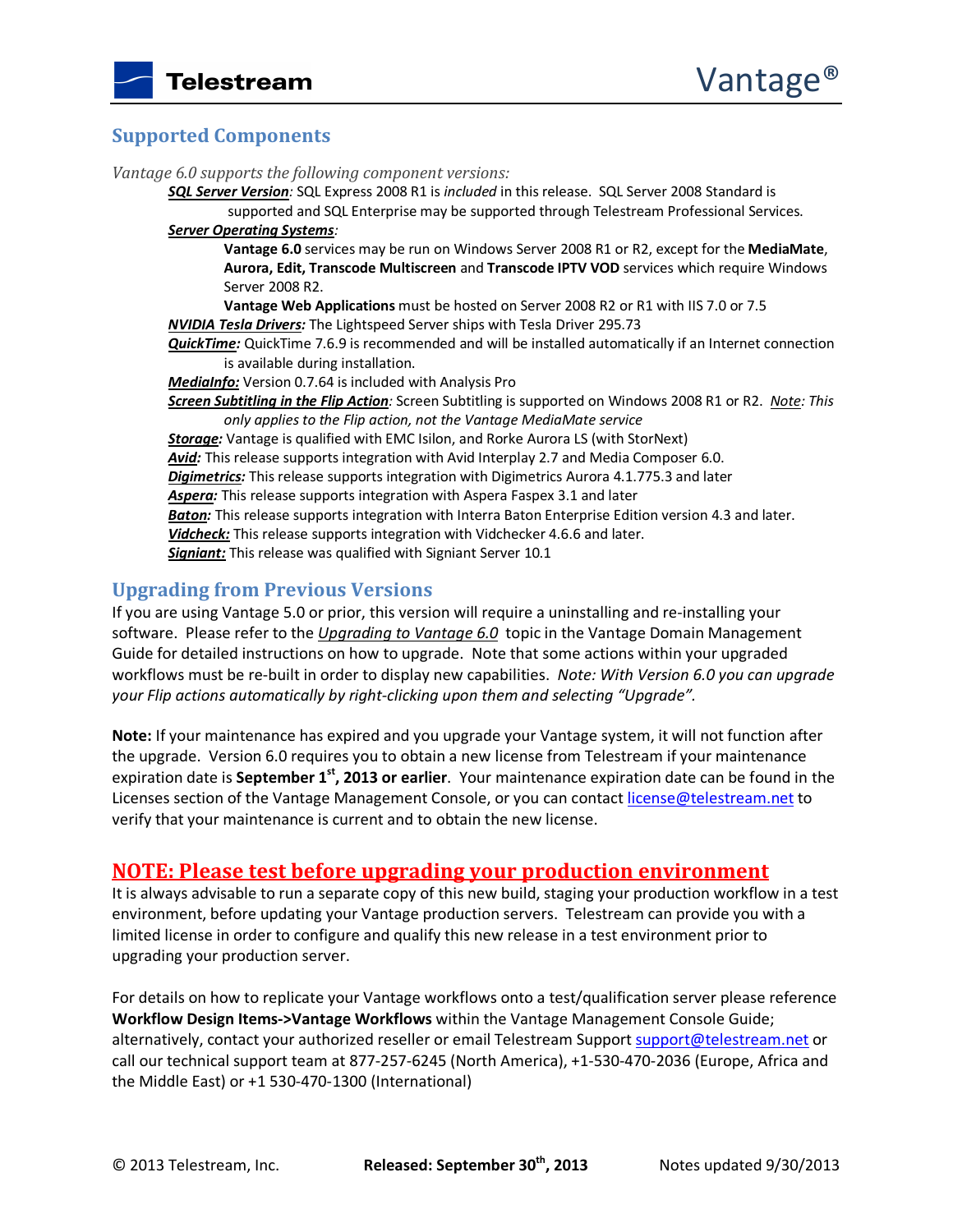#### **New Features in this Release**

This document lists changes made since Vantage 5.0

#### *Post Producer*

*This is an entirely new product built upon the Vantage platform, enabling automated content assembly. Please see the Post Producer release notes for more information. Selected new features include:* 

**Stitching of Media Files** – Allows stitching of mixed format, mixed-resolution and mixed frame-rate material into a single output file.

**Video Overlays and Effects** – Overlay videos, images and text with unlimited layers and full control of effects such as squeeze backs and dissolves.

**Audio Insertion and Mixing** – Mix audio files, add new language tracks, and correct audio levels.

**Ad Insertion Markers** – Insert SCTE-35 and Black Arrow markers for VOD production.

**Transcode while Render** – Directly integrates with Vantage Transcode products, allowing simultaneous transcoding to multiple output formats during rendering.

**Broad Input Format Support** – Supports mixed timelines with a broad range of input formats.

**GPU Acceleration with Lightspeed Server** – All of Post Producer video processing can optionally be accelerated using the Telestream Lightspeed Server.

### *TrafficManager*

*This is an entirely new product built upon the Vantage platform, enabling commercial ingest, management and preparation for broadcast, IPTV and cable. New features include:* 

**Integration with Digital Delivery services** – new Catch action allows integration for media and metadata ingest with the following commercial delivery services: Centaur, Comcast (Radiance), DG, DMDS (Yangaroo), Extreme Reach, Hula MX, Javelin, On The Spot, SpotGenie, and Spottraffic. Further integration for syndicated delivery is supported for Pitchblue (with metadata) and Pathfire (hot folders).

**Web Upload Portal** – a web page can be deployed to be accessed through the Internet, allowing submission of media and metadata via HTTP upload directly into Vantage. This is designed to streamline the submission of local and regional advertising.

Dub List Monitor - the dub list monitor watches a hot folder for incoming dub lists, and matches asset requests against a catalog of available commercials. When a match is made, a job is triggered automatically, including provisioning of the house ID for automatic renaming.

**Dub List Portal** – this new portal shows status on active dub lists, allowing resubmission of files, and the quick identification of any missing commercials. Dub list pre-qualification also allows dub lists that have not yet been submitted to be reviewed, showing whether all necessary commercials are available.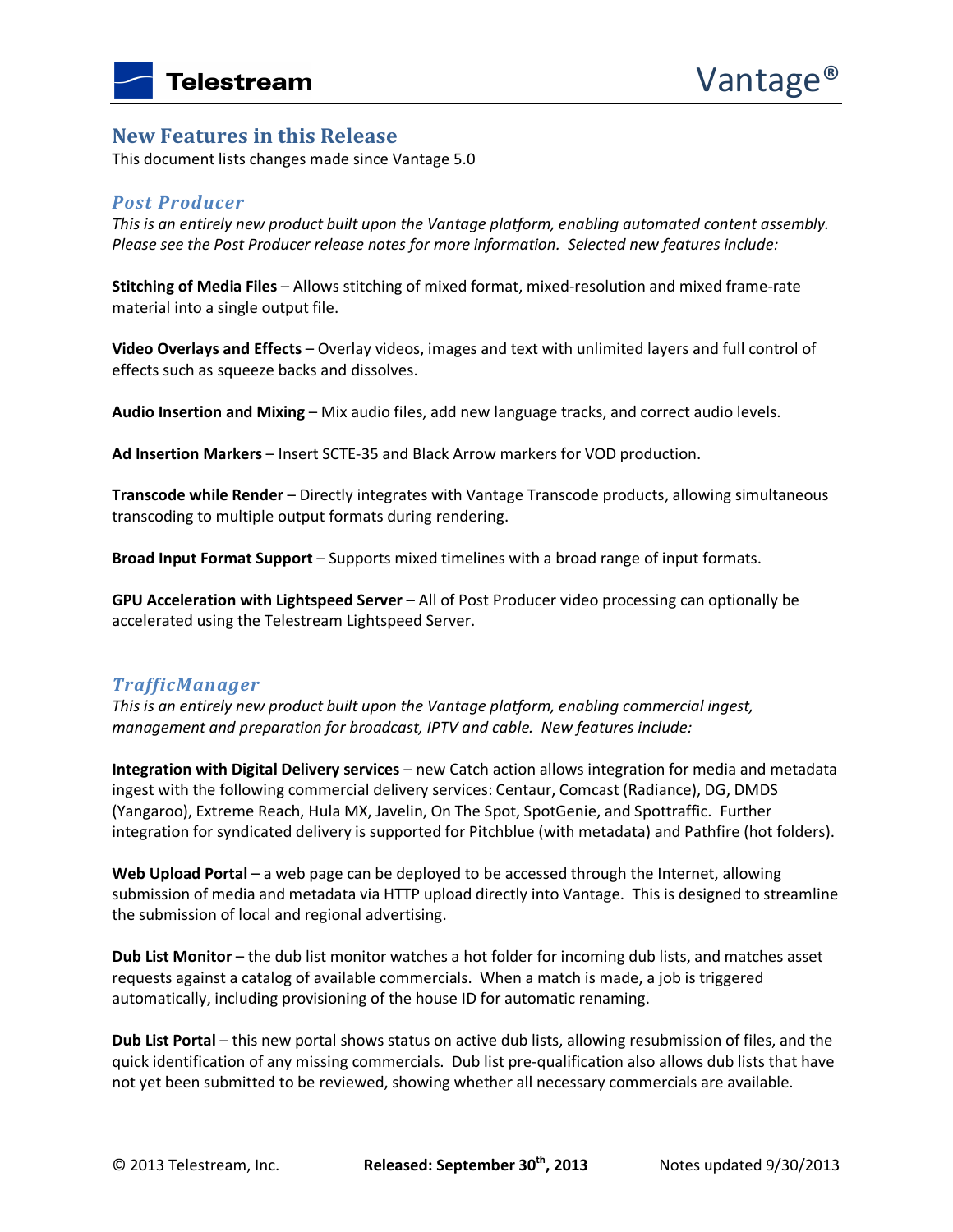**TXT/CSV Notify** – designed to notify automation systems of asset availability by creating a dub list including Ad-ID or ISCI code, and house ID, in a text file or CSV file. Files can be generated hourly, daily, or monthly as indicated by the file naming pattern.

**BXF Notify** – creates BXF XML files for ingest into automation systems.

### *Transcode Multiscreen*

*Please see the "Transcode Multiscreen in Vantage 6.0 Release Notes" for more information. Selected new features include:* 

**RED Camera Ingest** – RED camera files can be ingested by using the Flip Decoder.

**DPX Sequence Ingest** – DPX sequences can be ingested by using the Flip Decoder. *Note: See the Image Sequence Monitor under Workflow Design & Automation.*

#### *Transcode IPTV VOD*

*Please see the "Transcode IPTV VOD in Vantage 6.0 Release Notes" for more information. Selected new features include:* 

**RED Camera Ingest** – RED camera files can be ingested by using the Flip Decoder.

**DPX Sequence Ingest** – DPX sequences can be ingested by using the Flip Decoder. *Note: See the Image Sequence Monitor under Workflow Design & Automation.*

### *Transcode and Transcode Pro*

*Please see the "Transcode, Transcode Pro and Analysis in Vantage 6.0 Release Notes" for more information. Selected new features include:* 

**24 to 25 fps speed-up** – new video processing option and audio processing tools allowing 24 to 25 fps conversion by speeding up the video and audio. A new "Use Original Frames" video processing option preserves source frames directly to output without adjusting for frame rate changes. A new "Audio Speed Adjustment" filter allows 24 to 25 fps pitch adjustment, as well as a variety of other pitch adjustments. Note that the combination of these features will alter the duration and audio pitch of the media during a transcode.

**RED Camera Ingest** – RED camera files can be ingested directly into the Flip action.

**DPX Sequence Ingest** – DPX sequences can be ingested directly into the Flip action. *Note: See the Image Sequence Monitor under Workflow Design & Automation.* 

**Flip Action upgrade** – Flip actions from previous versions can be upgraded by right-clicking and selecting "Upgrade". The title of Flip actions from previous versions is italicized.

**Decoder Selection** – the Flip action now allows the selection of which decoder should be used as part of the Flip action configuration.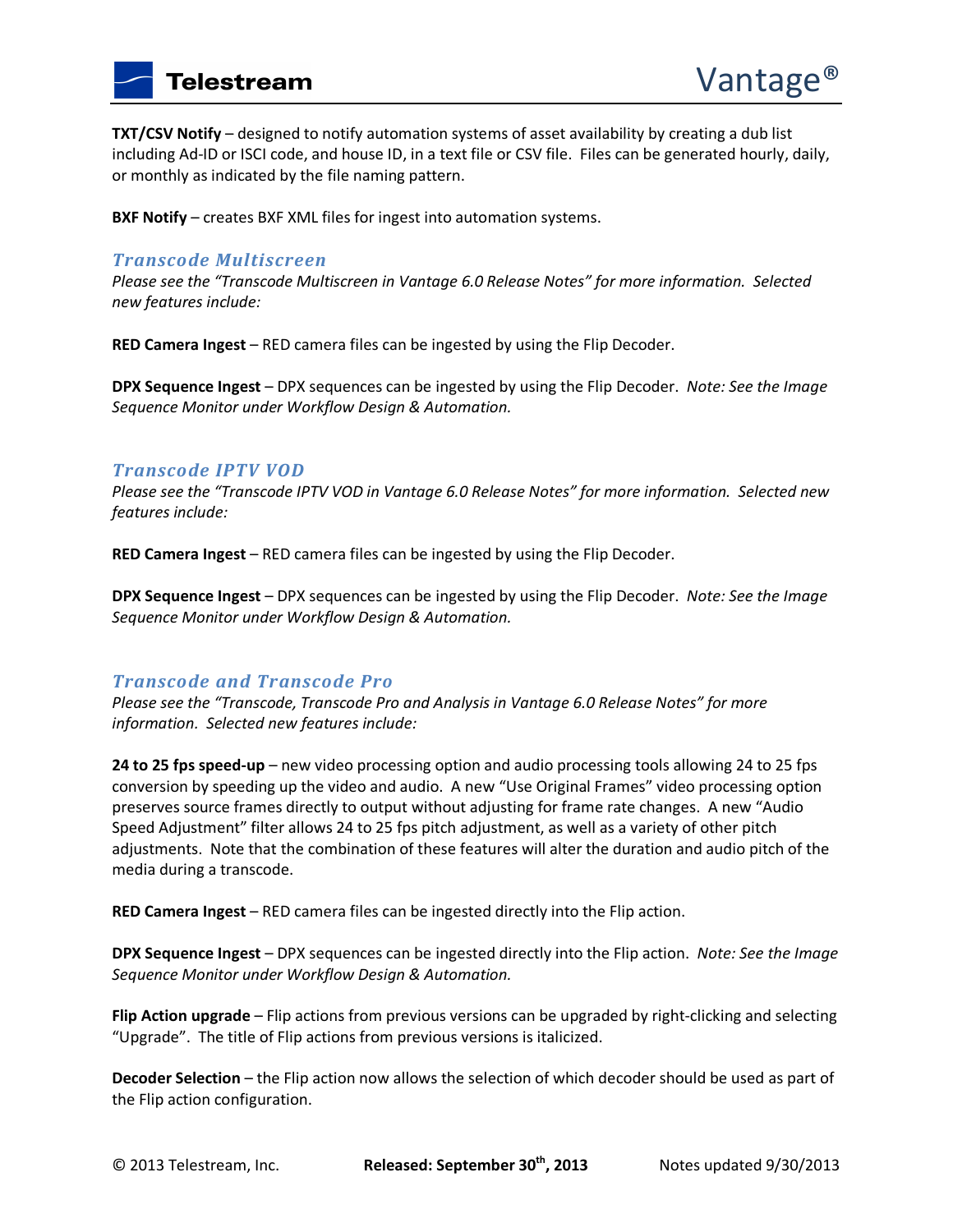

#### *Analysis*

*Please see the "Transcode, Transcode Pro and Analysis in Vantage 6.0 Release Notes" for more information. Selected new features include:* 

**Analyze Action** – allows multiple analysis stages to be performed in a single action. This new action combines most Examine, Compare and Identify Media Properties capabilities into a single action to avoid having to read the same file multiple times. *Note: Slate Detection and Ancillary Data Detection are only available within Examine in this release.* 

**MediaInfo Integration** – allows full MediaInfo parameters to be used for decision-making. This includes Dolby E detection and channel configuration analysis, and audio language tracks. The MediaInfo action can also create a report on the media asset providing a full list of available MediaInfo parameters in a variety of file types including PDF and Excel. *Note: This feature requires Analysis Pro.* 

**QC Action** – this action uses the same capabilities as Analyze, generating a single pass/fail variable based upon pre-defined test criteria. The QC action can also create a report on the media asset indicating pass/fail state, and indicating which parameters (if any) did not meet the specified criteria, in a variety of file types including PDF and Excel. *Note: This feature requires Analysis Pro.* 

**Report Action** – aggregates all variables in the action and creates a variety of report file types including PDF and Excel. *Note: This feature is included with the Reporting option, or with Analysis Pro.*

### *Workflow Design & Automation*

**Signiant Integration –** Allows delivery of files to Signiant Content Transfer Engine and Media Exchange server locations.

**Vidcheck Connector** – Allows integration of Vidchecker QC software within a Vantage workflow.

**Export Workflows in Category and Domain** – All workflows within a category or a domain may now be exported in a single step within the Workflow Designer or the Management Console.

**Image Sequence Watch** – A new image sequence watch feature allows detection of DPX sequences.

**Monitor Status Descriptions** – Each active Watch and Catch action in the Monitor status will now display its description. This allows designers to distinguish between which action is performing which task.

**CSV/TXT File Reports** – Variables may be exported to either TXT or CSV files as part of the workflow. Each job will create a new line in the output file, which can be generated hourly, daily, or monthly depending upon the report file name configuration. The output file can be configured to include any set of variables present in the job and a header row can be specified. *Note: This feature is only available with the Reporting option or with TrafficManager.* 

**Populate Improvements** – The Populate action can now update a field with a fixed value (without requiring a variable)

© 2013 Telestream, Inc. **Released: September 30th, 2013** Notes updated 9/30/2013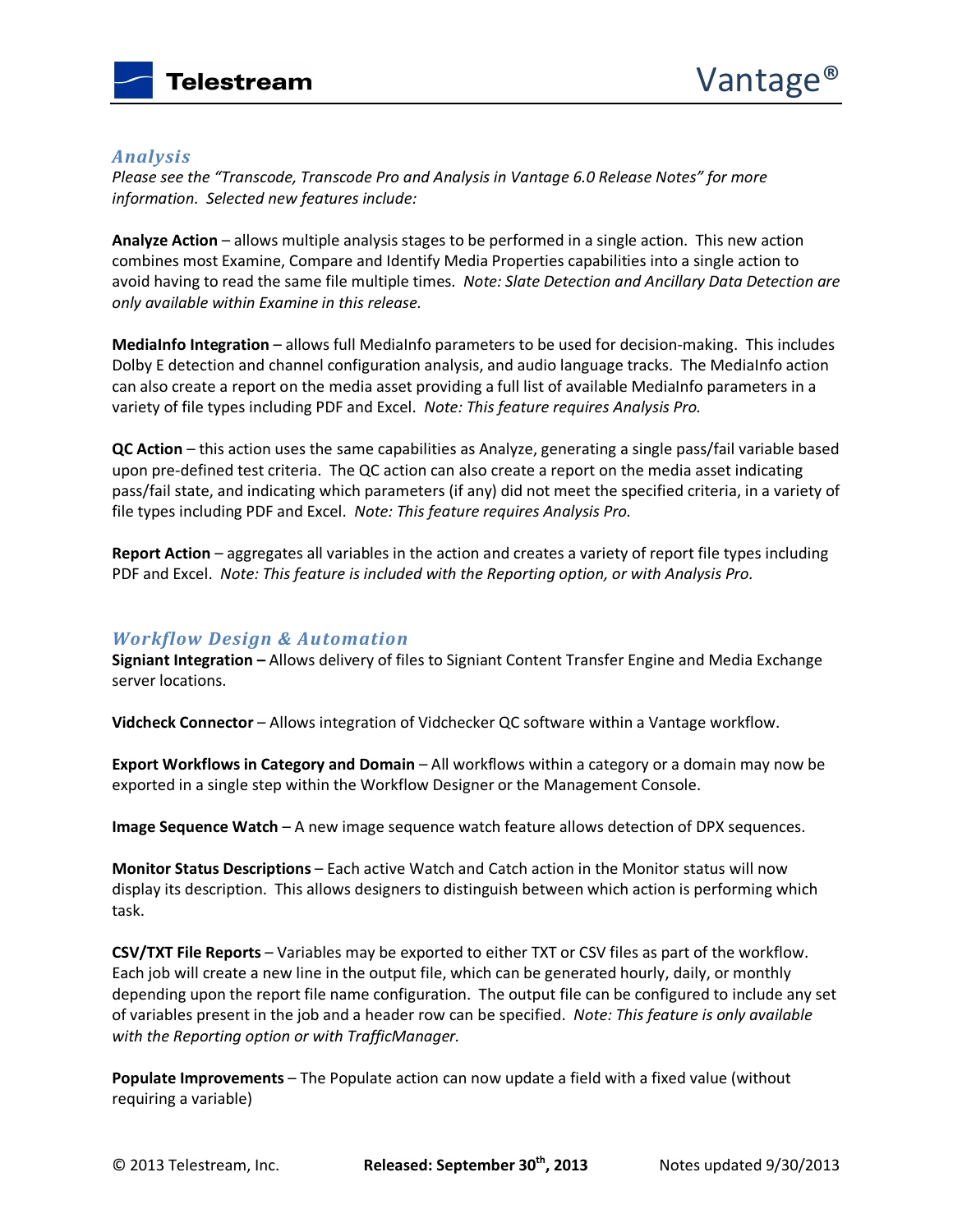

**Screen Output Path** – The Screen actions have been updated to allow specification of the file name, extension and output location.

**Aurora Connector Output Path** – The Aurora connector has been updated such that the output location and file name can be specified.

**Baton Connector Output Path** – The Baton connector has been updated such that the output location and file name can be specified.

**Execution Metrics** – Actions can now publish their Start Time, End Time, Elapsed Time, Throughput Value, Throughput Description and Final State as variables. *Note: This requires the Reporting & Analytics option and can be used to create CSV or TXT reports containing performance metrics for actions in a workflow.* 

**Imported Stores** – Any imported store will be in the "offline" state.

# *Web Applications*

Web Transcode UI - Transcode and Transcode Pro workflows can now be built using a browser-based interface. This simplified interface allows fast and easy configuration of hot folders, transcode settings, and destinations without requiring access to a machine running the Workflow Designer.

**Job Status View Permissions** – Administrators can now choose whether a view will allow stop, restart, and delete as individual permissions. These new capabilities replace "read-only" views.

**Web Workflow Portal Performance** – The performance of the Web Workflow Portal when viewing thousands of assets has improved significantly.

### *Installation*

**Single Installer** – All components except for the Web Upload Portal have been included in a single installer. The database is no longer installed separately.

**Component Installation** – .NET 4.0 and QuickTime will be downloaded and installed automatically by the installer. If an Internet connection is not available during installation then the components must be downloaded by hand.

### *SDK*

Workflow Import / Export - Added ability to extract and insert workflows via the SDK.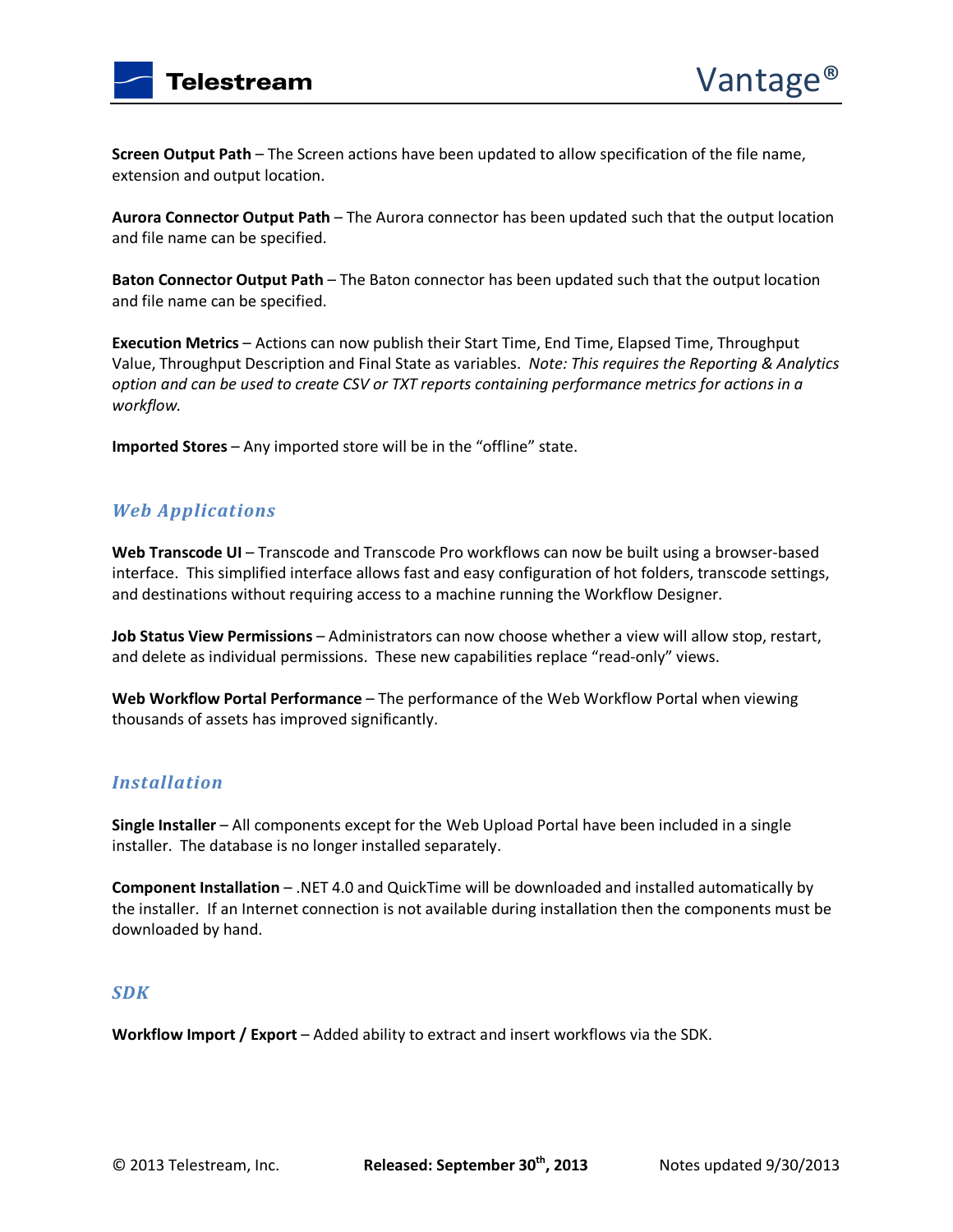# **Fixed in this Release**

GIR-5903 – use of priority variable will no longer cause the Transport Service to stop working.

GIR-6741 – load rebalancing will now be performed even if there are very few jobs. Specifically, previous versions of Vantage would allow one service to queue as many as five jobs, while another service was idle; this will no longer happen.

GIR-6273 – Harris LXF Detector will no longer re-pull all files on the server when running for a long time.

GIR-6045, GIR-6046 – Addressed issues with copying files to and from the MediaStream server.

GIR-6009 – SFTP transport now allows multiple concurrent deliveries without issue

GIR-6639 – email Notification may not allow attachment of media files larger than 3MB. Installing a Microsoft hot fix on the Vantage server(s) addresses the issue, please refer to: http://support.microsoft.com/kb/2183292

GIR-6408 – error messages when delivering to Grass Valley K2, MediaStream, Quantel, Seachange BML, WanStreamer and SFTP no longer include unencrypted user access credentials.

GIR-6078 – fixed issue with spaces in the file name when delivering to Nexio.

GIR-6019 – fixed issue with delivering to the Nexio when the file already exists. If "create unique name" is selected in case of file name collision, the Vantage will now correctly create a new file name instead of attempting to overwrite the existing file.

GIR-5977 – fixed issue where Job Status view would crash in the Workflow Designer, if multiple jobs were running.

GIR-5899 – fixed issue with job distribution; when all servers are fully loaded, new incoming jobs will now queue across multiple machines instead of on a single machine.

GIR-6745 – fixed SFTP file system to allow connections with Mac-based SFTP servers.

GIR-6279 – fixed Nexio monitor; if the target system is not available it will now report the correct message

GIR-6076 – fixed issue where long-running DP600 jobs would time out. This is addressed by providing the user with an option for configuring the time-out value to allow for longer-running jobs.

GIR-5220 – fixed issue where Associate would not correctly pick up some files that had multiple periods in the file name.

GIR-6396 – fixed issue with accessing FTPS servers.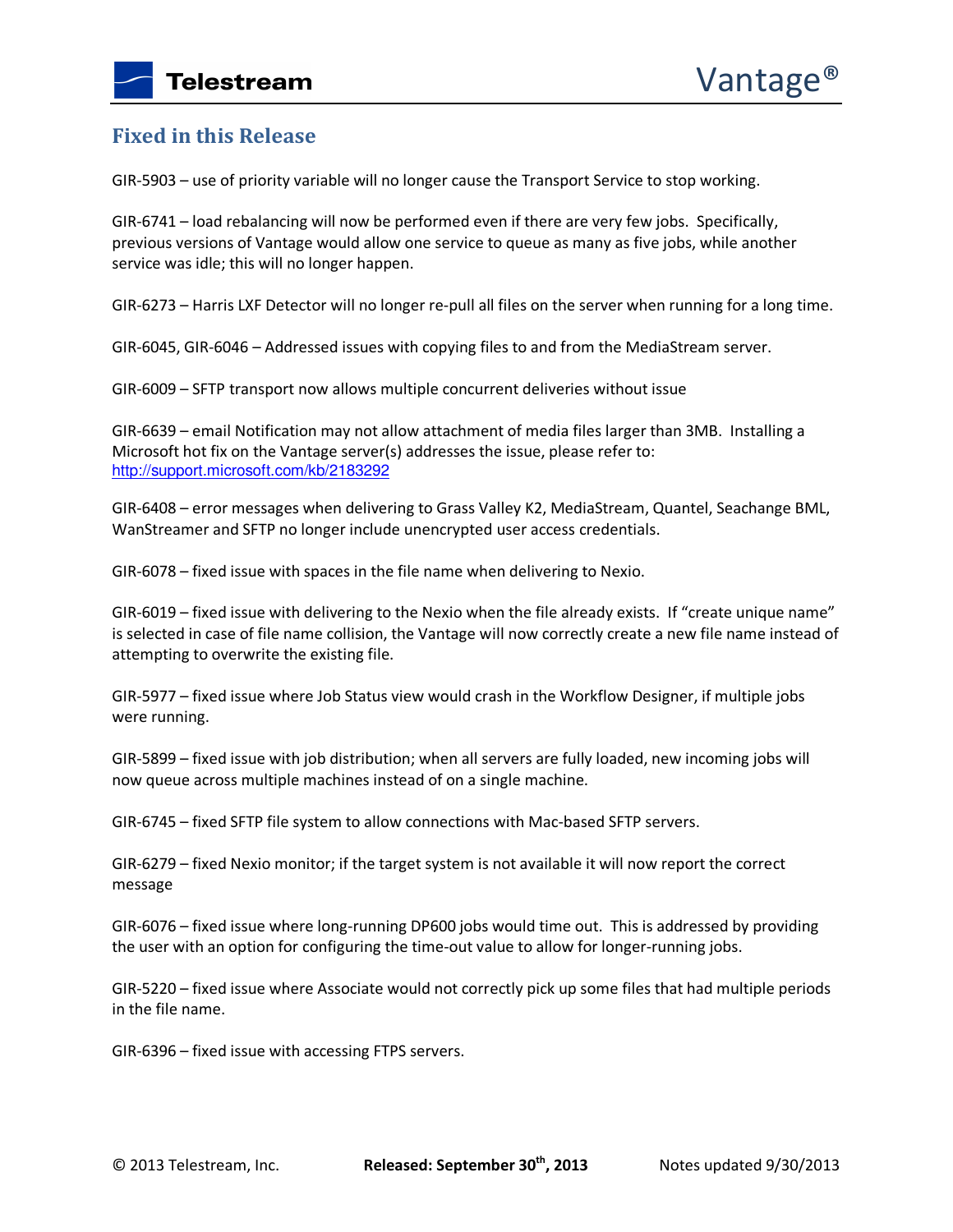GIR-5116 – fixed issue using TSEDL portal on Windows 8 where the Portal could not write the TSEDL due to user access control. This has been addressed by changing the default store location to be outside of the Users folder.

GIR-6216 – fixed issue where a warning would appear even if Motion Estimation value was within valid range.

GIR-6707 – bound variables within actions will now correctly update if their default value is changed, without requiring the user to re-bind the variable.

GIR-6306 – If non-default SQL credentials are used within a Domain, they will now correctly be provided to any services added to that Domain.

GIR-7408 – variables added to actions within a workflow are now correctly imported.

GIR-6687 – fixed issue where multiple Populate actions updating the same label, within the same workflow, would not actually update the label.

GIR-6858 – fixed issue where toolbar buttons would disappear within the Multiscreen UI

GIR-6517 – SFTP delivery will now support FTP servers using OpenSSH/OpenSSL.

GIR-6516 – The Avid Interplay Notify will now correctly report if there are errors during connection when configuring the server settings.

GIR-6388 – The Seachange MVL Notify has undergone significant improvements and will now work correctly. Changes include: The video file bit rate and duration no longer need to be provided during workflow configuration; the Video ID is automatically pre-set to the file name; the description field is now bindable; the default path has been adjusted to the most commonly used value; the frame rates are now reported correctly to the MVL.

GIR-6562 – The Watch action now correctly observes "Limit to last X" rules when processing existing files.

GIR-6191 – Changing a metadata label in the Management Console will now update workflows correctly.

GIR-6736 – Using the arrow keys in the Web Workflow Portal will now perform one-frame stepping, similar to the desktop version of the Workflow Portal.

GIR-5894 – Addressed an issue within the Web Workflow Portal where selecting one true/false parameter within a label would set a different parameter.

GIR-7115 – The Web Workflow Portal no longer closes the submission when the user hits "Enter."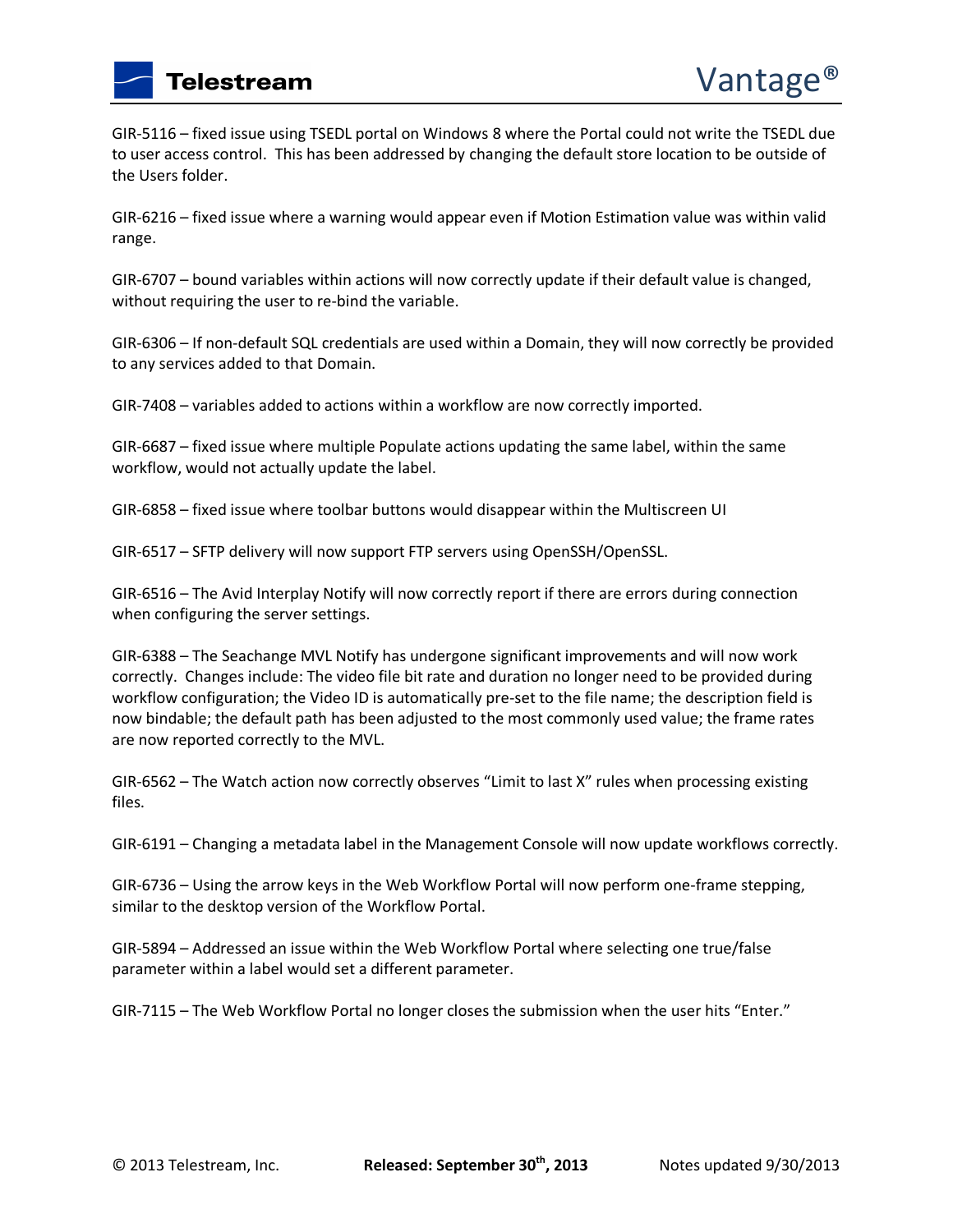# **New Issues in This Release**

**IMPORTANT → GIR-7463, GIR-6112, GIR-7374 – The Analyze, QC, IPTV VOD and Multiscreen actions** cannot use the Flip decoder unless the file *VirtualDecoder64.ax* is registered manually. The error will report as "Reader (DirectShow) failed to read the input file". To correct this, please run the following command from the command line (you do not need to restart the Vantage services):

regsvr32 "C:\Program Files x86)\Telestream\Transcode\bin\VirtualDecoder64.ax"

GIR-7108 – When installing QuickTime, a reboot is required before QuickTime will finish installing. When using the new Vantage installer to install QuickTime over the Internet, the Vantage installer does not enforce this requirement and does not require a reboot after completing the install. If you install QuickTime using the Vantage installer, please manually reboot your server after the installation of Vantage is complete.

GIR-7360 – If the Web Applications are installed using the Web Applications installer prior to running the primary Vantage installer, then they will be uninstalled as part of the Vantage installation. If you intend to install more than just the web applications on a machine, please use the primary Vantage installer to install the web applications, or use the Web Applications installer after installing Vantage.

GIR-7313 – Installing the Web Applications using the Web Applications installer, and then "Modifying" the installation using the main Vantage installer, may result in an error. This error will not occur if the Web Applications are installed using the main Vantage installer.

GIR-7583 – The image sequence monitor has several issues with this release: If writing a DPX sequence to an existing directory, a job may not be triggered. To work around this, rename the directory when the DPX sequence is completed, this will trigger a new job. On some StoreNex SAN file systems writing a DPX sequence may trigger new jobs continuously. Finally if multiple DPX sequences (with different names) are written into a single directory, this may cause a transcoding error; please create a separate directory for each DPX sequence. Telestream is working on an update to address these issues.

GIR-7359 – The Baton connector service has been updated to include a UI control for controlling the number of sessions that can be performed by that service. *Note: Each Baton Connector license allows four maximum sessions per Array and this will be enforced regardless of the session limit.* 

GIR-6244 – Manual submissions within TrafficManager only work for locations where an active Catch is watching the digital delivery directory.

GIR-6410 – Screen MediaMate models may not be backwards compatible with previous versions. Please test any Screen workflows prior to putting the system into production. This only affects customers using Screen MediaMate models.

GIR-6342, GIR-6412, GIR-6423, GIR-6420 – When MediaMate creates a subtitle or transport stream file, it will not correctly add the extension. This can be addressed by providing the desired extension after the "Base Name" within the Edit Filename dialog. This only affects customers using the Screen MediaMate options to create subtitle files.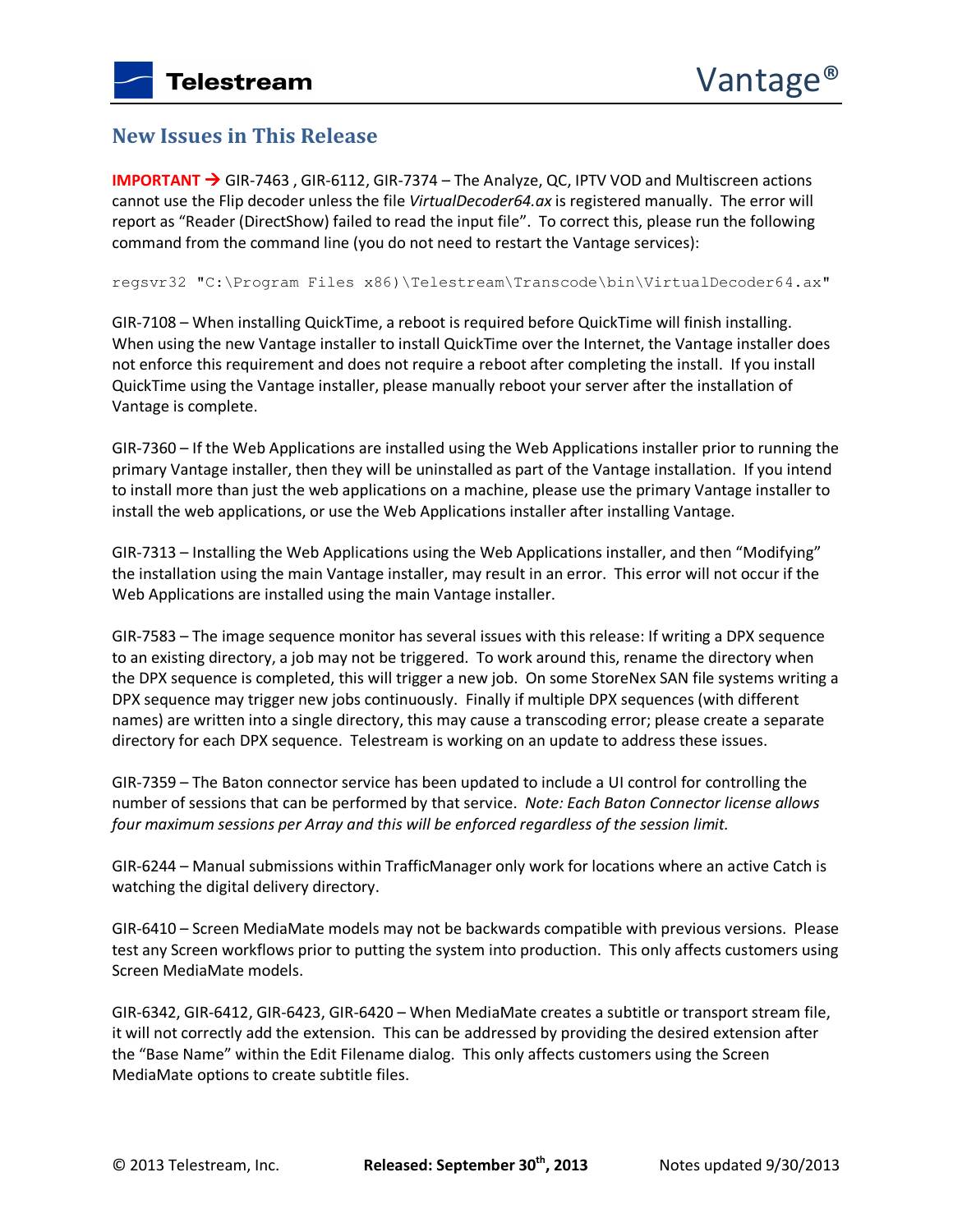GIR-7133 – Changing a previously configured FTP action may present an error message. This error can be ignored.

GIR-6353 – When configuring the Aspera Faspex action, the Title field is in fact required but the dialog does not enforce this. Please ensure that Title is provided.

GIR-7071 – When watching a DG catch server, and when thousands of files are being processed, then there may be intermittent failures. This error rate appears to be less than 0.1% and is reported in the Job Status view; these files will need to be re-submitted manually.

GIR-7503 – The Vidchecker Connector will allow thousands of jobs to be provided to Vidchecker simultaneously which may exceed Vidchecker's capabilities. For example, if over 1,000 jobs are simultaneously provided to the Vidchecker Connector, some jobs may fail and it may be required to restart the Vidcheck server. In contrast, 500 jobs provided simultaneously will not cause issues. This is only an issue in extreme situations and restarting the Vidcheck server will resolve the issue.

GIR-7467 – If you do not install the Vantage Services on a machine, move the installer executable, and then "Change/Modify" to add the Vantage Services, the installation will not make any changes. To resolve this please re-install Vantage, or replace the installer executable in its original location. This only affects installations where no Vantage Services have been installed.

GIR-7436 – If the "offset" feature is used within a Catch action to move the trim point backwards, and the resulting trim point would be before 00:00:00:00, then the resulting trim point will roll back to 23:59:59:59. Please only use the "offset" feature for small frame adjustments.

GIR-6809 – The Web Portal does not allow frame-accurate stepping for 720p59.94 files; it will incorrectly treat the file as 29.97 and will skip every second frame. This is only an issue for frame stepping in the proxy player; the "Go To" button will work correctly and any subsequent media trimming or effects will be frame accurate.

GIR-6478 – Within the Web Transcoder UI, the "Count" and "Cycle" parameters are not disabled when "Submit Immediately" is enabled. The Count and Cycle parameters will have no effect in this situation.

GIR-6475 – The Web Transcoder UI will indicate that the application is running in Compatibility Mode when IE ESC is enabled. Disabling IE ESC will address the issue.

GIR-6072 – Within the Web Transcoder UI, when the Flip action is first loaded the Man pages will not work. Attempting to re-open the Man pages will address the issue.

GIR-7424 – The Upload Web Portal will not correctly allow the attachment of Path variables to users.

GIR-6430, GIR-6114 – Within the Web Transcoder UI, duplicate parameters may be present within the Flip action if using IE9. This does not occur within Firefox or Chrome. Re-selecting the codec will correct the error.

GIR-6001 – The Web Transcoder UI may display the incorrect file name after selecting a file for Audio Overlays. This is a cosmetic issue; the file will correctly be applied during a transcode.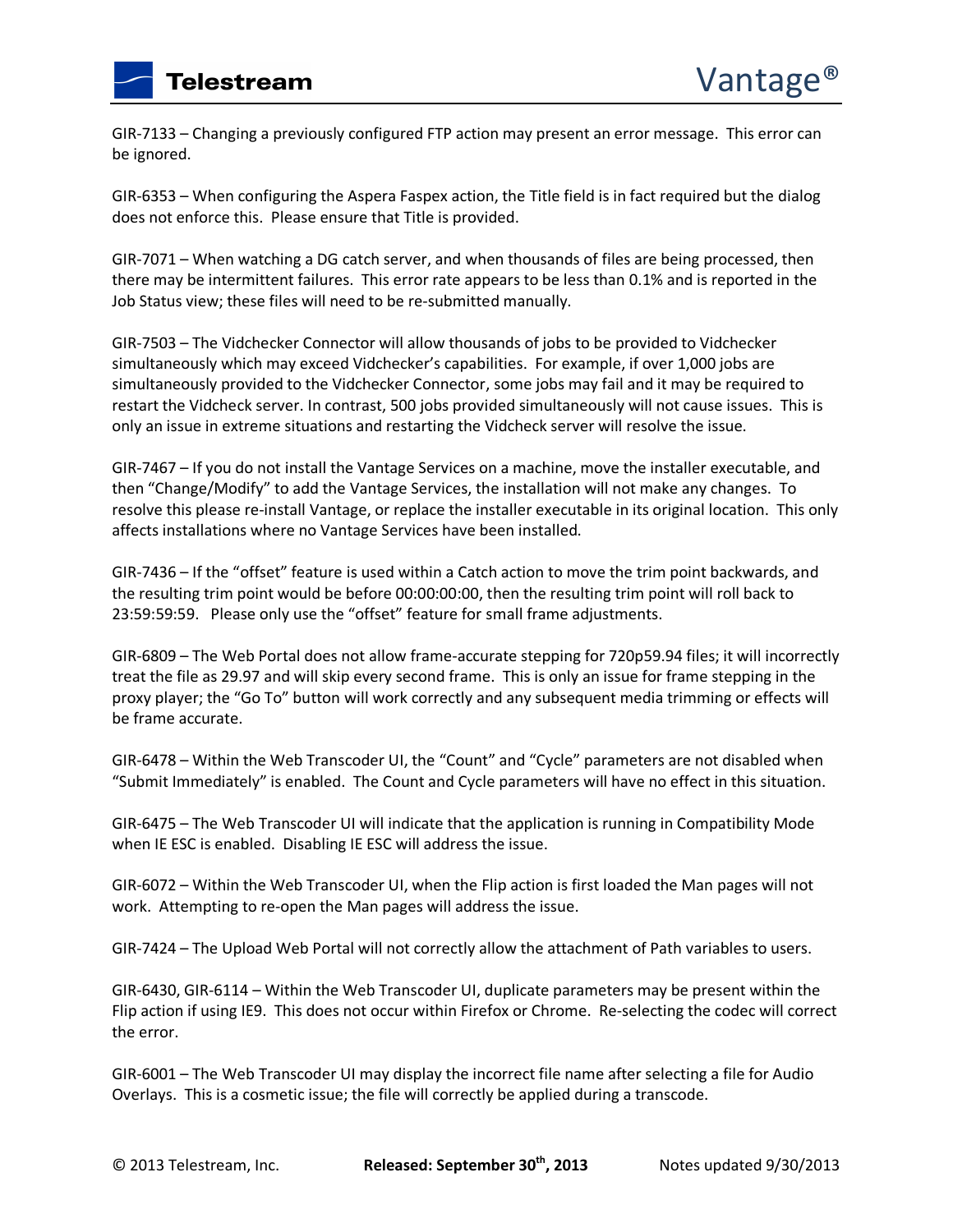

GIR-6000 – Within the Web Transcoder UI, after a file is selected within the Audio Overlay filter the path cannot be manually adjusted.

GIR-6810 – Negative metadata values within the Web Workflow Portal will appear greyed out.

GIR-5367 – Within the Web Transcoder UI, media files containing the special characters "%" or "#" cannot be submitted.

GIR-6483 – Within the Web Transcoder UI, if a Watch is configured with a password and that Watch is later re-opened, the password will appear blank. The password is in fact stored and this is a cosmetic issue.

GIR-7405 – If you upload a file greater than 2GB to the Web Upload Portal, then you will need to restart the entire submission process. *Note: The Web Upload Portal only supports files smaller than 2GB.*

GIR-7419 – The Web Upload Portal gives an error if more than 10 variables are attached to a user. Please attach fewer than 10 variables to each user.

GIR-6907 – The Vidchecker connector must have all variables enabled in order for jobs to process correctly.

GIR-7587 – The "Offset" options within Catch detectors are not working correctly; the "end" offset will be adjusted by the "start" offset. For example, setting the "start" offset to 4 frames will also move the end trim point backwards by 4 frames (it should not). This issue will be addressed in a future release; in the meantime the "end" offset may be adjusted by the number of frames used in "start". For example, if you want to adjust the start back by 4, and the end forward by 3, then you may set "start" to 4 and "end" to 7 (which is 4+3, adjusting it for the start value plus the desired end adjustment).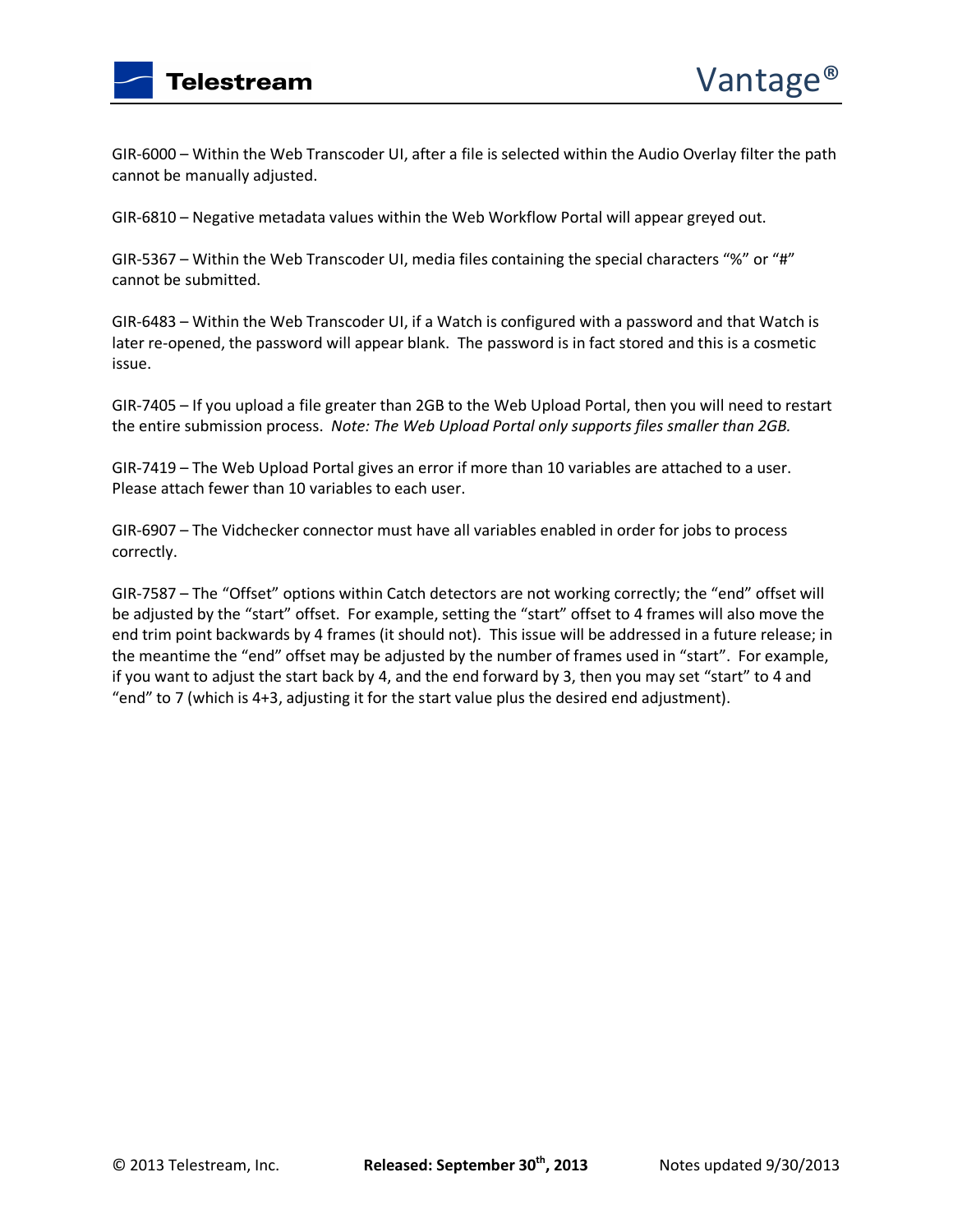### **Unresolved Issues from Previous Versions**

GIR-5089 – Ancillary Data Detection filter may fail if it does not have sufficient permissions to access the UNC location of the input file; the failure will occur without an error.

GIR-5166 – Watch actions looking at a Windows UNC path will not detect files containing the '%' symbol.

GIR-5140 – the Aurora "Analysis Duration" variable is not generated correctly

GIR-5093 – Using "Backup" in the Management Console will write the backup file to the database server, even if a local directory was requested, if the Management Console is on a different machine. This can be avoided by using the Management Console to "Backup" on the database machine.

GIR-4285 – The Web Portal proxy viewer is not frame accurate when frame-stepping through the last second of the proxy. The desktop application does not exhibit this problem.

GIR-4451 – Vantage 4.0 LCS nodes will incorrectly report failures when running with Agility using the Vantage 3.0 LCS integration

GIR-3404 – Using a Watch with the SeaChange BML file system will not correctly detect files without an extension. Subsequent Copy actions will fail with the error "Object reference not set to an instance of an object."

GIR-4392 – Some Omneon Watch acceptance criteria (media properties such as "4:3") do not function correctly.

GIR-3333 – Delivery to the SeaChange BML does not correctly support the FSI Port.

GIR-3669 – A Watch using the AMP file system reports that new files are available even when there are no files available.

GIR-3649 – Avid Web Services integration will not correctly delete multi-resolution assets if "delete media" is enabled.

GIR-4893 – The Web Workflow Portal does not correctly enforce missing labels or media items. Portal ingest workflow should be configured to ensure that all necessary items are present in the binder, or operators will be required to add them manually.

GIR-4859 – Web Workflow Portal may crash if a binder is left open and idle for long periods of time (24 hours). This will not cause database issues and refreshing the web browser will have no adverse effects.

GIR-4851 – If stepping through more than 12-15 frames of PAL material in the Web Portal, the frame display will be off by one frame.

GIR-7223 – If a Monitor service stops operating (either due to a crash or due to the Monitor service being placed in Maintenance Mode), it may take a few minutes before the failover mechanisms cause any Watch or Associate actions to be resumed on a different machine. Any new media files arriving during this period may be ignored, unless "Process existing files since last workflow deactivation" is

© 2013 Telestream, Inc. **Released: September 30th, 2013** Notes updated 9/30/2013